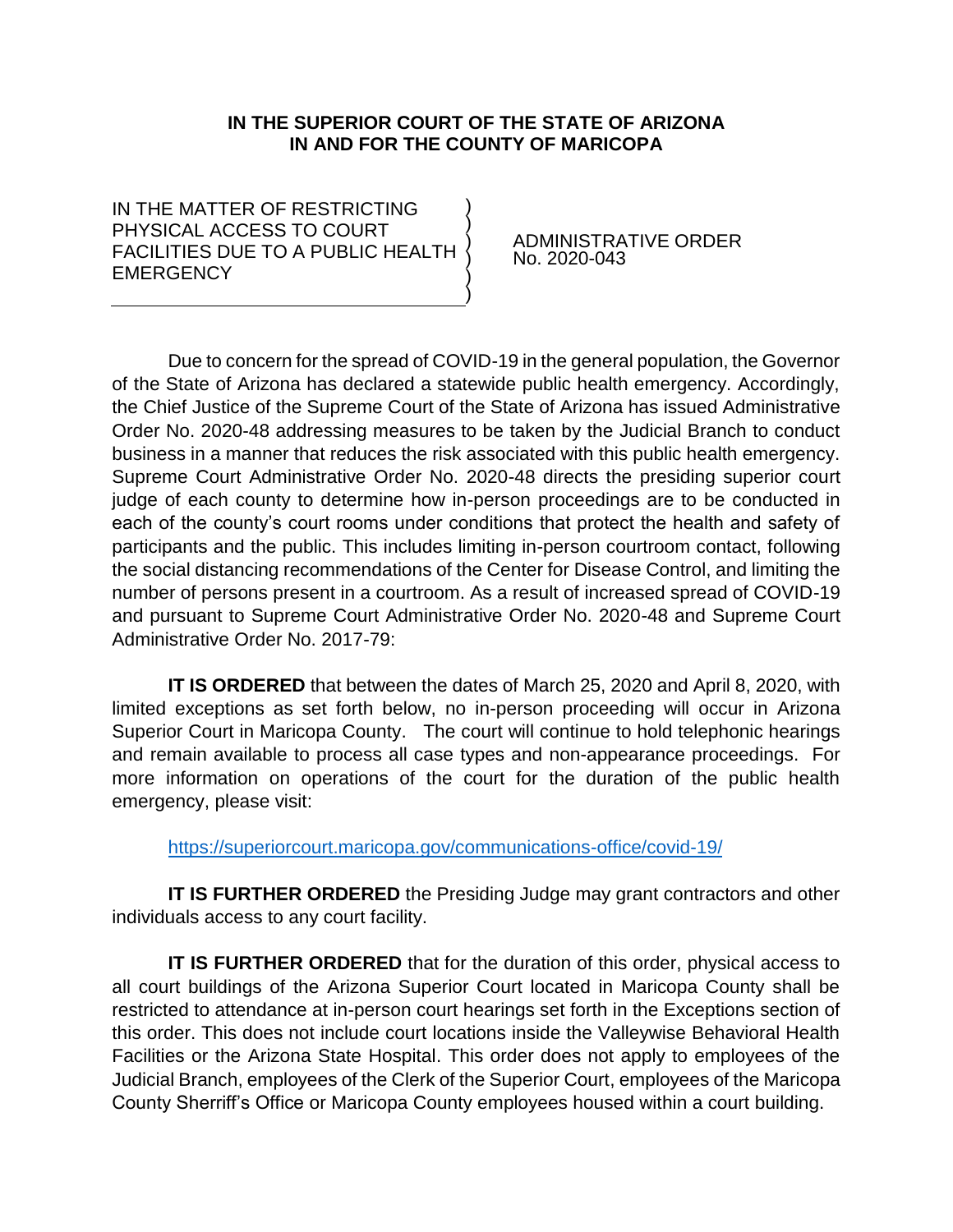**IT IS FURTHER ORDERED** that attendance at any in-person event held pursuant to one of the limited exceptions below will be limited to parties, witnesses, victims, sheriff's deputies, detention officers, law enforcement officers, parents in juvenile delinquency matters and lawyers, who are participating in the hearing or event.

**IT IS FURTHER ORDERED** that any person intending to be present at a court proceeding who has been diagnosed with COVID-19, has exposure to COVID-19, or has symptoms of COVID-19 as defined by the U.S. Center for Disease Control must contact via telephone or email the assigned division to arrange to appear telephonically, have their appearance waived, or have the proceeding reset.

### **EXCEPTIONS**:

**IT IS ORDERED** any in-person appearance may be converted to a telephonic or video appearance by order of any judicial officer of the Superior Court, unless an inperson appearance is required by statute or the Arizona or United States Constitution.

### **CRIMINAL DEPARTMENT:**

**IT IS ORDERED** that all initial appearances will proceed in-person unless otherwise directed by the court, except for initial appearances on summonses, which will be continued.

**IT IS FURTHER ORDERED** that all preliminary hearings will proceed in-person to the extent possible. Efforts should be taken to minimize the number of individuals called to testify at a preliminary hearing.

**IT IS FURTHER ORDERED** that all release hearings for defendants held nonbailable will proceed in-person to the extent possible.

**IT IS FURTHER ORDERED** that as of the date of this Order, Rule 14 of the Arizona Rules of Criminal Procedure does not apply to superior court cases in this county. Arraignments will be held for indicted defendants in–person to the extent possible. For defendants charged by information, arraignments will be held directly after the finding of probable cause.

**IT IS FURTHER ORDERED** that all in-custody sentencings will proceed in-person in cases in which a determination of guilt occurred more than 50 days prior to issuance of this order or in which the defendant has had a determination of guilt more than 50 days earlier unless a request for continuance is granted

**IT IS FURTHER ORDERED** that unless a request for continuance is granted, all in-custody probation violation hearings will proceed in-person.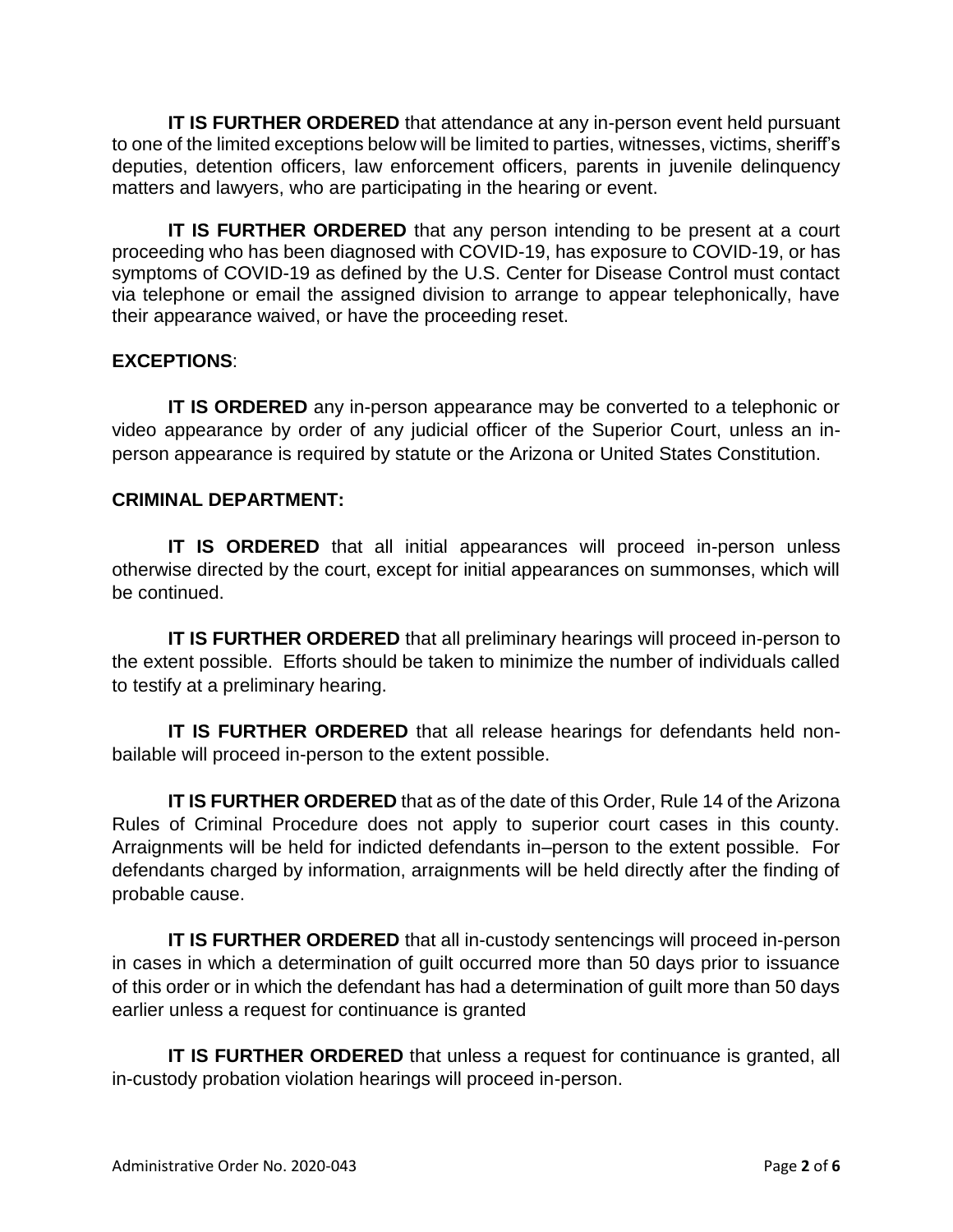**IT IS FURTHER ORDERED** that unless a request for continuance is granted, all in-custody probation violation disposition hearings will proceed in-person.

**IT IS FURTHER ORDERED** that all fugitive of justice hearings will proceed inperson to the extent possible.

**IT IS FURTHER ORDERED** that all Arizona Rules of Criminal Procedure Rule 11 evidentiary hearings will proceed in-person to the extent possible.

**IT IS FURTHER ORDERED** that all other requests for hearings in any criminal case before the Arizona Superior Court in Maricopa County must be made by motion with the caption "Request for Emergency Hearing" and must be emailed to the assigned judicial division with a copy emailed to criminalemergencies@jbazmc.maricopa.gov. Requests for hearings must be made to proceed with a change of plea, out-of-custody probation violation hearings and dispositions, and any other matter with an explanation regarding why an emergency hearing is required.

# **CIVIL & TAX DEPARTMENTS:**

**IT IS ORDERED** that individual seeking an eviction/forcible detainer, alleging an irreparable and immediate breach may contact the civil department at 602-506-1497 to request an emergency telephonic hearing date. The summons will issue on a form provided by the court and which must provide notice to the defendant of the ability to appear at the hearing telephonically.

**IT IS FURTHER ORDERED** that any debtor requesting a hearing on a writ of garnishment may file an "Emergency Request for Hearing." The debtor must deliver a conformed copy of the Emergency Request for Hearing to Civil Court Drop Box located at the Central Court Building at 201 West Jefferson, Phoenix, Arizona 85003, 222 East Javelina Avenue, Mesa, Arizona 85210, or 18380 North 40<sup>th</sup> Street #130, Phoenix, Arizona 85032 for the request to be reviewed and ruled upon. The debtor may contact the civil department at 602-506-1497 to request a telephonic hearing date.

**IT IS FURTHER ORDERED** that any individual seeking an injunction against harassment may file a petition for such relief but only at the Law Library Resource Center located in the East Court Building at 101 West Jefferson, Phoenix, Arizona 85003. Any contested hearings on injunctions against harassment will be conducted as directed by further court order. Such hearings may be conducted telephonically or through video conferencing, as directed by the court.

**IT IS FURTHER ORDERED** that any application for temporary restraining order/preliminary injunction filed will be reviewed and orders issued. The application for temporary restraining order/preliminary injunction, attachments and proposed form of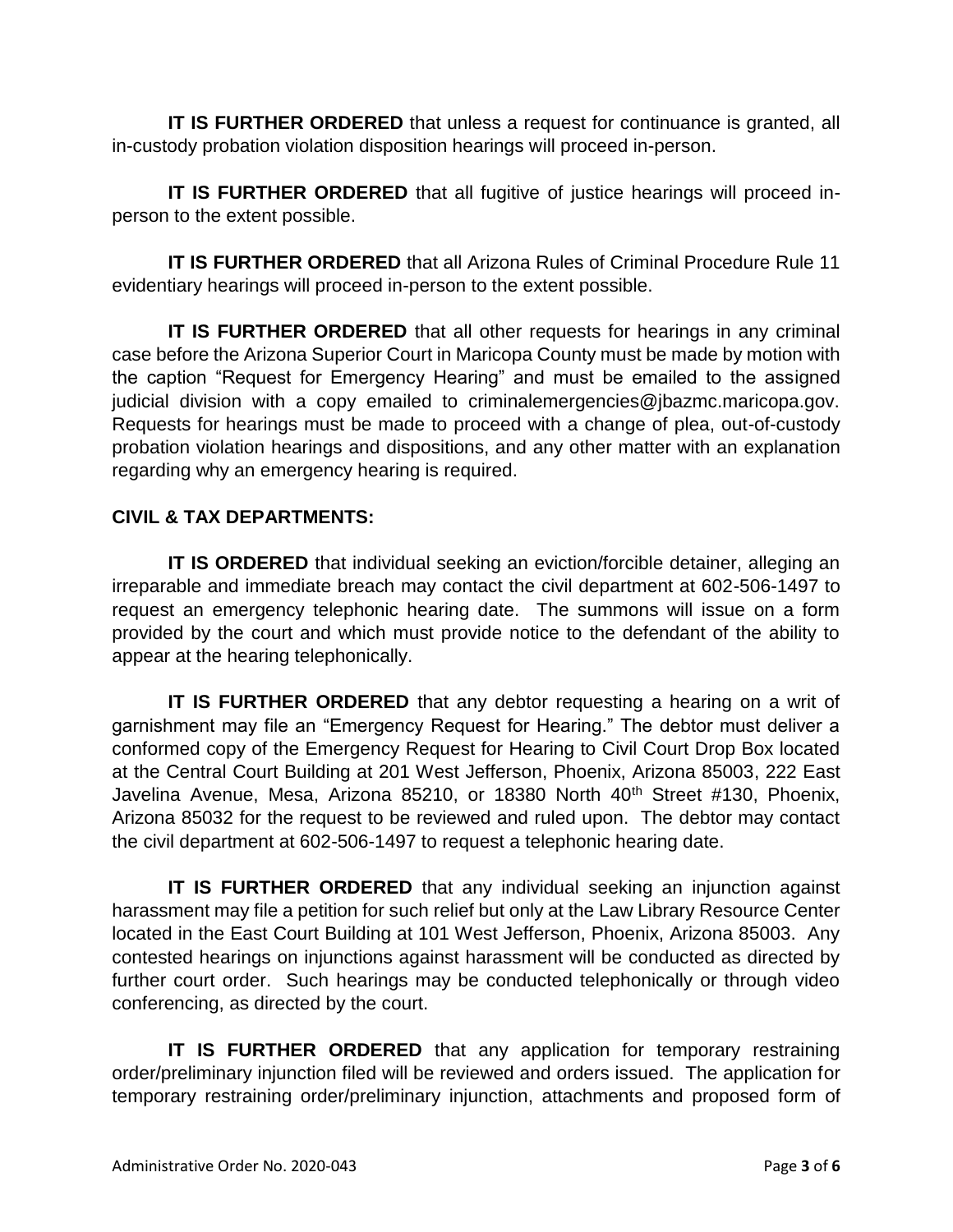order, must be emailed to the assigned judicial division with a copy emailed to civilemergencies@jbazmc.maricopa.gov. Any return hearing or evidentiary hearing will be held with parties appearing by video or telephone absent further order of the court.

**IT IS FURTHER ORDERED** that any judgment creditor seeking a judgment against a garnishee or an order of continuing lien in a transcript of judgment case, i.e., a "TJ" case, must deliver a garnishment packet to the Civil Court Drop Box located at the Central Court Building at 201 West Jefferson, Phoenix, Arizona 85003, 222 East Javelina Avenue, Mesa, Arizona 85210, or 18380 North 40<sup>th</sup> Street #130, Phoenix, Arizona 85032 for the request to be reviewed and ruled upon.

**IT IS FURTHER ORDERED** that any request for restriction of marriage record must be delivered to the Civil Court Drop Box located at the Central Court Building at 201 West Jefferson, Phoenix, Arizona 85003, 222 East Javelina Avenue, Mesa, Arizona 85210, or 18380 North 40<sup>th</sup> Street #130, Phoenix, Arizona 85032 for the request to be reviewed and ruled upon.

**IT IS FURTHER ORDERED** that orders to appear in any election challenge will issue and a hearing will be held.

# **FAMILY DEPARTMENT:**

**IT IS ORDERED** that any individual seeking an order of protection may file a petition for such relief by appearing in person at the designated court location. Contested hearings shall be conducted in-person, unless telephonic or video conferencing proceedings are authorized by the court on a case by case basis.

**IT IS FURTHER ORDERED** that any individual seeking emergency orders may file the necessary motions by appearing in person at the designated court location. Contested hearings shall be conducted in-person, unless telephonic or video conferencing proceedings are authorized by the court on a case by case basis.

### **JUVENILE DEPARTMENT:**

**IT IS ORDERED** that delinquency adjudications, disposition hearings, transfer hearings, changes of plea, and direct file initial appearance hearings will proceed inperson, unless otherwise ordered by the court.

**IT IS FURTHER ORDERED** that any party to a dependency proceeding as defined by Rule 37(A), Rules of Procedure for the Juvenile Court may file a motion seeking an inperson hearing in lieu of a telephonic hearing. Such motion must be filed no less than 24 hours before the hearing and must be emailed directly to the Division.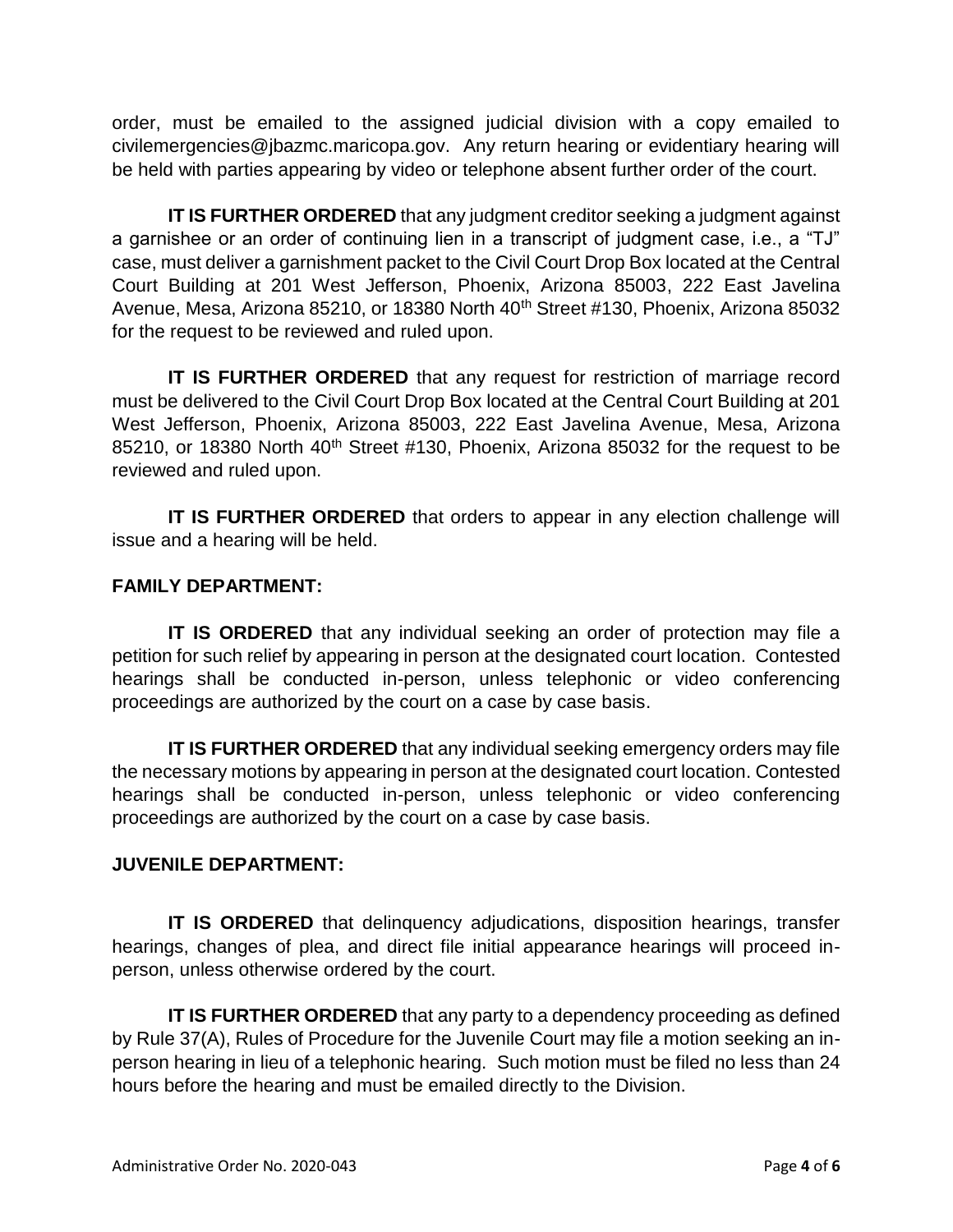#### **PROBATE DEPARTMENT:**

**IT IS ORDERED** that all court-ordered evaluations and court-ordered treatment hearings will proceed in-person, including all court-ordered treatment renewal hearings, unless otherwise ordered or directed by the court.

**IT IS FURTHER ORDERED** that all temporary guardianship/conservatorship hearings will proceed in-person unless otherwise ordered or directed by the court.

**IT IS FURTHER ORDERED** that all attorneys and/or guardians/conservators may appear in-person but only if necessary to have letters of appointment issued.

**IT IS FURTHER ORDERED** that all hearings to enforce, or determine the validity of, a health care directive or decision of a surrogate will proceed in-person unless otherwise ordered or directed by the court.

**IT IS FURTHER ORDERED** that all parties in cases assigned a PB case number with pleadings to be ruled upon by the court must deliver a conformed copy to the Probate Court Drop Box located at the Central Court Building at 201 West Jefferson, Phoenix, Arizona 85003, 222 East Javelina Avenue, Mesa, Arizona 85210, 18380 North 40<sup>th</sup> Street #130, Phoenix, Arizona 85032, or 14264 West Tierra Buena Lane, Surprise, Arizona 85374 and email a conformed copy to the assigned judicial division with a copy emailed to probateemergencies@jbazmc.maricopa.gov.

### **OTHER:**

**IT IS ORDERED** that all emergency public heath cases will proceed as directed by the court.

**IT IS FURTHER ORDERED** that requests by media to appear at a proceeding by telephone or in person must be made to the Court's Public Information Officers via email at courtpio@JBAZMC.maricopa.gov to coordinate such an appearance.

**IT IS FURTHER ORDERED** that any person not authorized to attend a proceeding may submit a request to the assigned judicial officer for permission to attend.

**IT IS FURTHER ORDERED** that on a case-by-case basis, the Presiding Judge may designate additional proceedings as in-person proceedings.

**IT IS FURTHER ORDERED** that individuals may enter a court building at a specified entrance to file a document or submit a payment to the Clerk of the Superior Court.